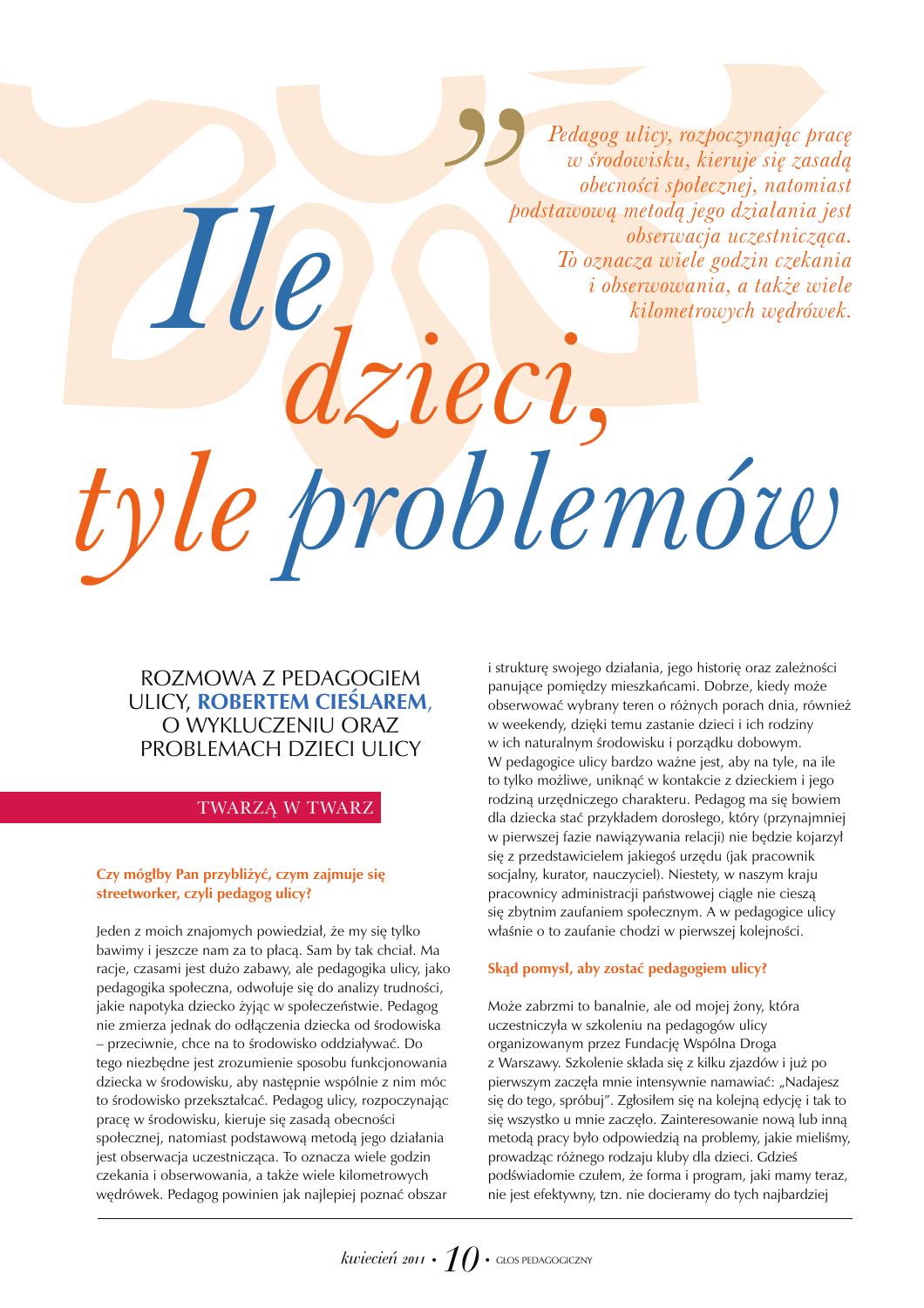

potrzebujących. Szkolenie przewartościowało nasze myślenie i dało nową nadzieję, że można pracować z dzieckiem nie tylko w pomieszczeniu i z jakimś supertajnym programem. Są inne możliwości i warto z nich skorzystać.

### Jakie umiejętności powinien mieć pedagog ulicy?

Gdy myślę o umiejętnościach, to dla mnie jest to warsztat, który każdy może lepiej lub gorzej opanować. Zapytałbym głębiej o motywację, jaką mam. Co popycha mnie do tej pracy, do kontaktu z młodym człowiekiem? Na pewno pedagog ulicy powinien być otwarty i znać siebie, swoje możliwości i granice. Wiedzieć, jak reaguje na stres, ale

także powinien umieć przyjmować różne role, jakie stawia mu praca i środowisko, w którym jest.

### Kim jest dziecko ulicy? Jakie są jego problemy?

Dzieckiem ulicy jest co piąte dziecko w Polsce, tzn. co piąte wpisuje się w przyjętą choćby przez Radę Europy definicję. Jak to mawia moja żona, ile dzieci, tyle problemów. Staram się patrzeć indywidualnie na każde dziecko, system rodzinny, w którym żyje, czy relacje, jakie ma. To pozwala mi na lepsze zdefiniowanie trudności, z którymi się spotyka. Wiele z nich widzi, wie i przeżyło więcej niż niejeden dorosły człowiek. Niedomyte, głodne, niewyspane, wagarujące, wulgarne, za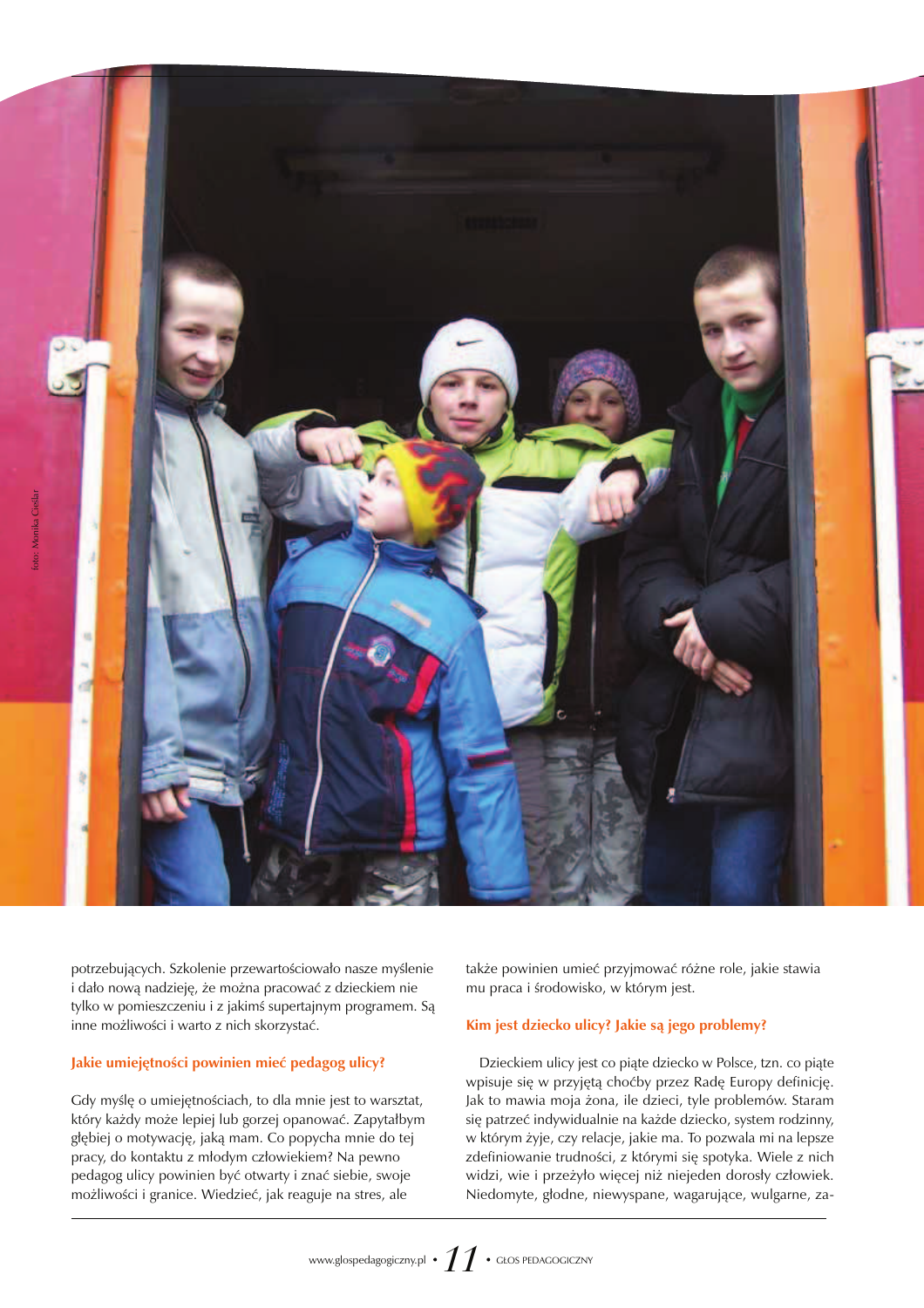niedbane, bijące i bite. Z drugiej strony wrażliwe, spragnione uwagi i akceptacji. Dzieci z bytomskiego Bobrka, warszawskiej Pragi, łódzkich Bałut, katowickiego Załęża czy rybnickich Boguszowic. Mówimy o nich: dzieci (na) ulicy, dzieci gorszych szans, dzieci marginalizowane, wykluczone lub zagrożone wykluczeniem społecznym. Dzieci pozbawione możliwości cieszenia się dzieciństwem.

### Skąd Pan wie, gdzie szukać dzieci ulicy?

Zawsze lubiłem obserwować, a praca daje mi takie możliwości. Ważnym narzędziem jest stała obserwacja i stała obecność, by poznać, jak takie dziecko żyje i funkcjonuje. W wielu miastach są dzielnice lub ulice, gdzie spotykamy je na podwórkach, w piwnicach, bramach, pustostanach, dworcach kolejowych, galeriach handlowych. Handlują złomem, węglem, kwiatami ukradzionymi z cmentarzy. Do późnych godzin nocnych wałęsają się po ulicach naszych miast, opiekują młodszym rodzeństwem, chronią je przed agresywnym, pijanym ojcem lub niezaradną życiowo matką. Znaleźć dzieci gorszych szans w Polsce, to nie problem, tylko oprócz instytucji czy różnych służb, które znają temat i na swój sposób reagują, nikt inny nie szuka z nimi kontaktu lub ilość takich działań jest niewystarczająca.

Jak nawiązuje Pan pierwszy kontakt, jakie działania podejmuje, aby pozyskać zaufanie takiego dziecka? Zapewne nie jest łatwo wejść w ustalone struktury i hierarchię danego środowiska.

Pierwszy kontakt, jak wynika z mojego doświadczenia, jest łatwiejszy, kiedy obserwacja trwa już kilka tygodni. Zaczynamy się rozpoznawać na ulicy, w innych miejscach i nie jest się już osobą anonimową. Ja w mojej pracy używam różnego rodzaju gier karcianych, planszowych czy zręcznościowych. Propozycja gry, o dziwo, jest rzadko odrzucana. Wtedy jest możliwość wyjaśnienia, kim się jest i jakie jest moje zadanie. Mam identyfikator lub wizytówki, choć mimo tego, często jestem brany za policjanta. Kontakt z rodzicami i opiekunami jest kolejną rzeczą we wchodzeniu w struktury i lokalną społeczność.

### Pracuje Pan jako pedagog ulicy od trzech lat. Jakie projekty w tym czasie udało się Panu zrealizować?

Pierwszy projekt, jaki zrealizowałem wraz z żoną, to "Granie kontra rozrabianie". Pomysł wziął się od naszych przyjaciół, którzy są maniakami gier i zarazili także nas. Moja żona, myśląc,



### **PEDAGOG ULICZNY** (STREETWORKER)

SPECYFIKĄ PRACY STREETWORKERA JEST UKIERUNKO-WYWANIE AKTYWNOŚCI DZIECI ULICY. STREETWORKER PODEJMUJE PRÓBY DOŻYWIANIA DZIECI, POPRAWY ICH WIZERUNKU SPOŁECZNEGO I SAMOOCENY, DOPROWA-DZENIA DO REINTEGRACJI Z SYSTEMEM SPOŁECZNYM. OSOBA PRACUJĄCA Z DZIECKIEM NA ULICY I W ŚRODO-WISKU, DYSPONUJĄCA WACHLARZEM METOD I TECHNIK DZIAŁAŃ UKIERUNKOWANYCH NA POZNANIE DZIECKA, WPROWADZENIE W ŚWIAT NORM I ZASAD POWSZECH-NIE UZNAWANYCH ORAZ POKAZYWANIE NOWYCH MOŻLIWOŚCI. ŹRÓDŁO: LEKSYKON PEDAGOGIKI ULICY, **WWW.NGO.PL** 

jak dotrzeć do dzieci na ulicy, wpadła na pomysł wykorzystania gier. Poprzez różne gry poznawaliśmy reguły nie tylko samej gry, ale właśnie one były punktem wyjścia do reguł panujących w społeczeństwie oraz zachętą do odwiedzania miejsc, z którymi dana gra jest związana ("Mama Mia" – gra o pizzy – byliśmy na pizzy; gra o pociągach – jechaliśmy koleją wąskotorową itp.). Uczestnicy wymyślili i stworzyli grę, którą na koniec wydaliśmy.

Organizowaliśmy także Dziecięcy Klub Filmowy na lokalnym podwórku, gdzie przez tydzień puszczaliśmy filmy dla całej lokalnej społeczności. Było mnóstwo zabawy. Na dobranoc, jeden z wolontariuszy czytał bajkę w ramach akcji "Cała Polska czyta dzieciom". Kolejny projekt to "Czysty zysk". Każdy chce mieć kasę, ale nie zawsze umie ją zdobyć. Wielu chłopców dorabia sobie, myjąc szyby na przejazdach kolejowych, zbiera

Kiedyś spytałem chłopaków, kogo lubicie w szkole? Powiedzieli: "Woźnego, bo pozwala zakurzyć (zapalić) w kotłowni, a czasami da papierosa. Można z nim pogadać jak z człowiekiem".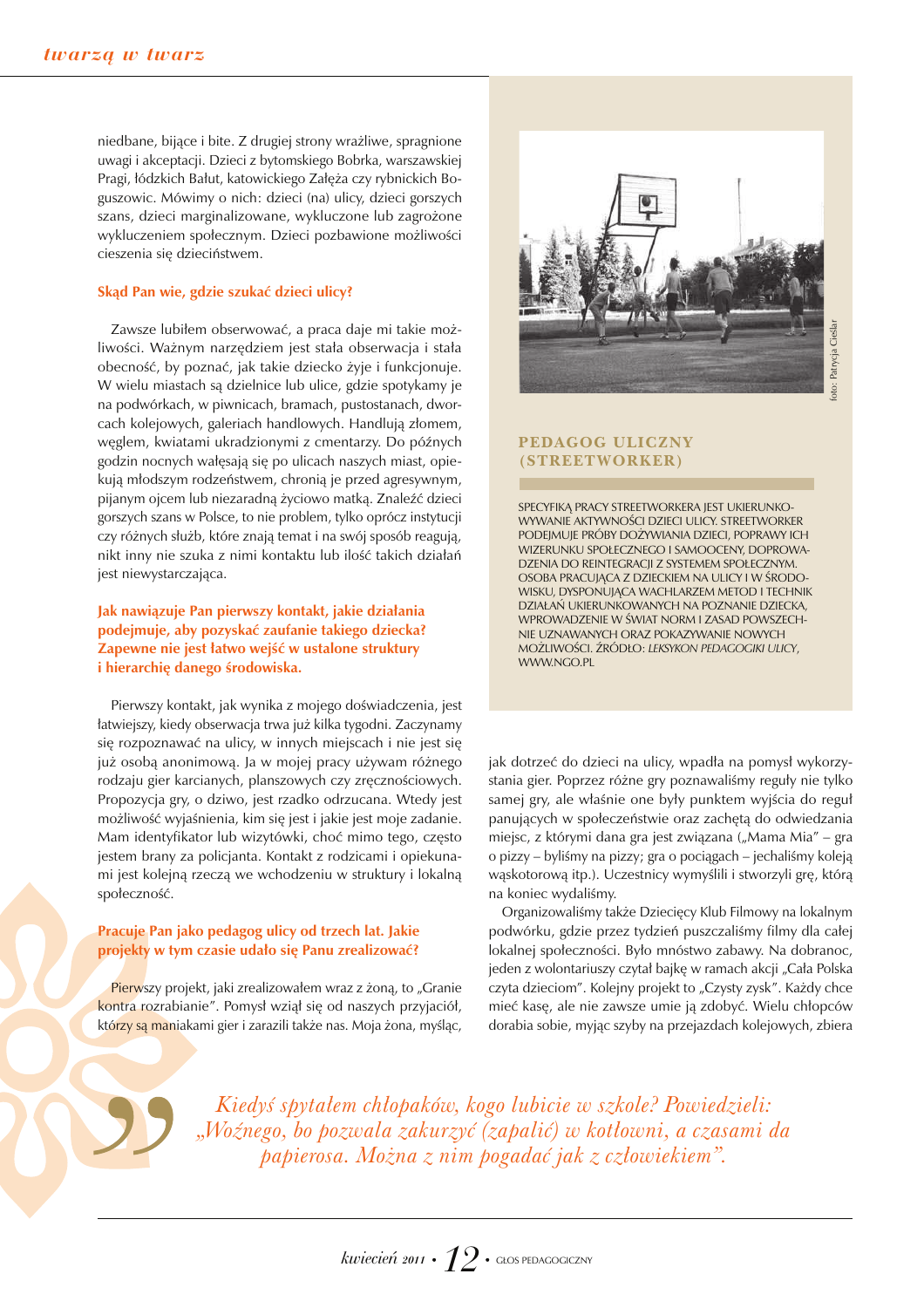owoce lub w okresie świątecznym chodzi na "kolędę", czyli od drzwi do drzwi śpiewając i składając życzenia, zbiera, co dostanie. Chcieliśmy pokazać, że im lepiej się przygotują i będą bardziej kulturalni, tym ich szanse na zarobek są większe. Każdy projekt trwał około 6–7 miesięcy. Największym problemem jest zmotywowanie uczestników. Organizowaliśmy także wypoczynek dwa razy w ferie i raz latem. Teraz trwa projekt fotograficzny, który zakończy się w maju wystawą prac uczestników.

### W szkołach tzw. trudne dzieci z rodzin biednych, dysfunkcyjnych często są marginalizowane, wykluczane. Jak zmienić tę sytuację?

Kto marginalizuje, kto wyklucza? Cieszę się, że to nie ja powiedziałem, ale taka jest prawda, szkoła wyklucza i marginalizuje nie tylko trudne i biedne dzieci. Podam kilka przykładów z życia. Dla Mirka najgorsze w szkole są obiady, bo jest biedny! Marek nigdy nie był na wycieczce szkolnej, gdyż jest za droga. Z Tomka wiele dzieci się śmieje, bo jego mama często w lokalnym sklepie błaga o chleb. Marcin, jest z rodziny wielodzietnej i często słyszy od innych dzieci i nie tylko, że oni, tzn. rodzice, "parzą się jak króliki". Andrzej często słyszy, że jest głupi. Są szkoły, gdzie na przerwach nie można biegać, krzyczeć, bo to nie jest pedagogiczne. Kiedyś spytałem chłopaków, kogo lubicie w szkole? Powiedzieli: "Woźnego, bo pozwala zakurzyć (zapalić) w kotłowni, a czasami da papierosa. Można z nim pogadać jak z człowiekiem". Dlatego potrzebne są reformy i zmiany.

### Pracuje Pan z młodszymi dziećmi, których dotyczy obowiązek szkolny. Czy szkoły, do których uczęszczają te dzieci, wiedzą, że jest taka osoba jak Pan? Czy w jakikolwiek sposób współpracują z Panem?

Tak, rolą pedagoga jest budowanie mostów pomiędzy dzieckiem a rodziną, społeczeństwem, którego jest pozytywnym reprezentantem, instytucją oraz szkołą. By zaistniała współpraca, potrzeba szacunku i wspólnych chęci, nie tylko od jednej ze stron. Każda ze stron musi poczuć, że wspólnie będą lepiej oddziaływać, a korzyści odczuje dziecko. Problem, jaki dostrzegam, polega na tym, że czasami nasze działania odbierane są jako zagrożenie czy nawet wtrącanie się w nie swoje sprawy, a to utrudnia współpracę. W jednej ze szkół korzystamy z sali gimnastycznej i szkoła jest zainteresowana, jacy uczniowie są u mnie w grupie.

### Jak szkoła może się włączyć w działania na rzecz dzieci ulicy?

Nie ma chyba takiej szkoły w Polsce, której ten problem by nie dotyczył. Myślę, że ważna jest profilaktyka, którą mogą poprowadzić streetworkerzy w szkołach, która przybliży problem uczniom. W jednej ze szkół dyrektor zaproponował współpracę i chęć włączenia się struktur szkoły w konkretne działania. Zwykła informacja, która przekazana jest uczniowi wiele zmienia, np. "Na terenie naszej dzielnicy można spotkać streetworkera, który..." Dziecko ma prawo do informacji i będzie wiedziało, co z nią zrobić.

### Jak rodzice dzieci, z którymi Pan pracuje, reagują na Pana działania? Czy często spotyka się Pan z niechęcią?

Reakcji jest tyle, ilu jest rodziców. Złość, niechęć, nieufność, obojętność, czasami ciekawość. Spora część widzi jednak potrzebę tego typu działań i są wdzięczni, że ktoś organizuje czas dla ich dzieci.

Raz tylko w swojej pracy zostałem wyrzucony z klatki i zabroniono mi kontaktu z dziećmi. Problemem jest też to, że rodzice są źli, że ktoś interesuje się dziećmi, a nimi nie. Boją się też krytyki ich metod wychowawczych. Ogólnie nie jest to łatwy kontakt, dlatego potrzebuję czasu i zrozumienia.

### Najtrudniejszy przypadek, z jakim się Pan spotkał w trakcie swojej pracy?

Trudno mi jest znaleźć jeden przypadek. W swojej pracy spotykam wiele cierpienia, odrzucenia, przemocy, samotności, nienawiści i bezradności. Każde dziecko, które spotkałem dotychczas, jest ofiarą jakiegoś dorosłego, który, w imię źle



# Patrycja Cieśla

### DZIECKO ULICY

DZIECKO W WIEKU OD 3 DO 18 LAT, KTÓRE UWAŻA ULICE ZA ŚRODOWISKO NAJBARDZIEJ MU SPRZYJAJĄCE. POZOSTAJĄCE POZA ISTNIEJĄCYM SYSTEMEM OPIEKI I WYCHOWANIA. NA ULICY ZASPOKAJA SWOJE POTRZEBY, ŁAMIE NORMY I ZASADY SPOŁECZNE, CZĘSTO WCHODZI W KONFLIKT Z PRAWEM. NARAŻONE JEST NA NIEBEZPIECZEŃSTWA. MA SŁABE WIĘZI Z RODZINĄ, ŚRODOWISKIEM I SZKOŁĄ, KTÓRE NIE SPEŁNIAJĄ POTRZEB DZIECKA. UTRZYMUJE SIĘ Z PROSTYTUCJI, KRADZIEŻY, ZBIERANIA ZŁOMU, MYCIA SZYB. WCHODZI W KONFLIKT Z PRAWEM I UŻYWA SUBSTANCJI PSYCHOAKTYWNYCH. ŹRÓDŁO: LEKSYKON PEDAGOGIKI **ULICY. WWW NGO PL**